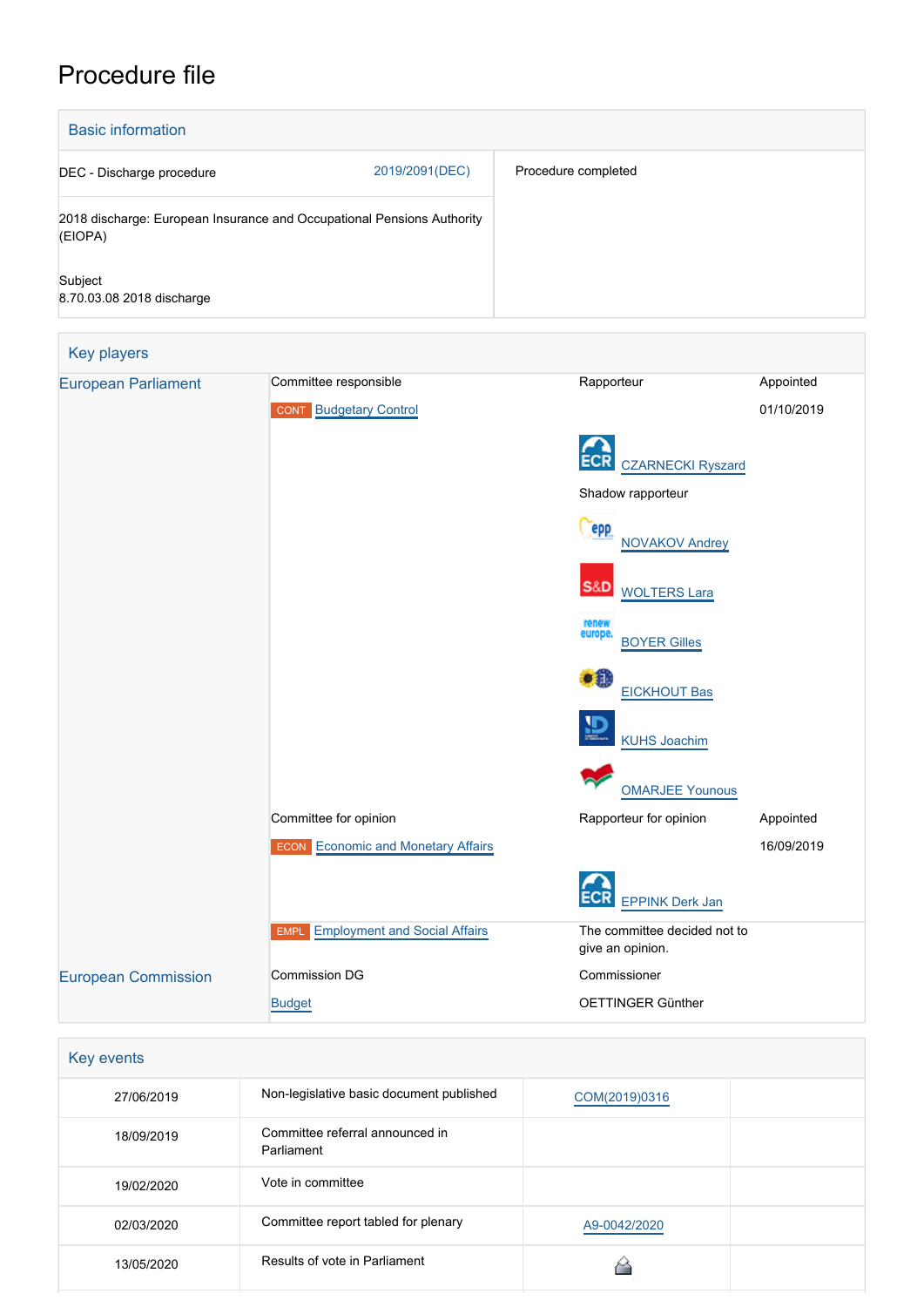| 13/05/2020 | Decision by Parliament                  | T9-0073/2020 | Summary |
|------------|-----------------------------------------|--------------|---------|
| 13/05/2020 | End of procedure in Parliament          |              |         |
| 11/12/2020 | Final act published in Official Journal |              |         |

| <b>Technical information</b> |                           |  |  |  |
|------------------------------|---------------------------|--|--|--|
| Procedure reference          | 2019/2091(DEC)            |  |  |  |
| Procedure type               | DEC - Discharge procedure |  |  |  |
| Other legal basis            | Rules of Procedure EP 159 |  |  |  |
| Stage reached in procedure   | Procedure completed       |  |  |  |
| Committee dossier            | CONT/9/00795              |  |  |  |

## Documentation gateway

| Non-legislative basic document                         |             | COM(2019)0316 | 27/06/2019 | EC.        |         |
|--------------------------------------------------------|-------------|---------------|------------|------------|---------|
| Committee draft report                                 |             | PE639.861     | 05/12/2019 | EP.        |         |
| Committee opinion                                      | <b>ECON</b> | PE643.141     | 27/01/2020 | EP         |         |
| Amendments tabled in committee                         |             | PE646.997     | 31/01/2020 | EP         |         |
| Supplementary non-legislative basic<br>document        |             | 05761/2020    | 06/02/2020 | <b>CSL</b> |         |
| Committee report tabled for plenary, single<br>reading |             | A9-0042/2020  | 02/03/2020 | EP         |         |
| Text adopted by Parliament, single reading             |             | T9-0073/2020  | 13/05/2020 | EP         | Summary |

## Final act

Budget 2020/1846 [OJ L 417 11.12.2020, p. 0035](https://eur-lex.europa.eu/legal-content/EN/TXT/?uri=OJ:L:2020:417:TOC)

# 2018 discharge: European Insurance and Occupational Pensions Authority (EIOPA)

The European Parliament decided to grant discharge to the Executive Director of the European Insurance and Occupational Pensions Authority (EIOPA) for the financial year 2018 and to approve the closure of the accounts for the financial year in question.

Noting that the Court of Auditors has stated that it has obtained reasonable assurances that the Authoritys annual accounts for the financial year 2018 are reliable and that the underlying transactions are legal and regular, Parliament adopted by 604 votes to 64 with 25 abstentions, a resolution containing a series of recommendations, which form an integral part of the decision on discharge and which add to the general recommendations set out in the [resolution](https://oeil.secure.europarl.europa.eu/oeil/popups/ficheprocedure.do?lang=en&reference=2019/2098(DEC)) on performance, financial management and control of EU agencies:

## Authoritys financial statements

The final budget of the Authority for the financial year 2018 was EUR 25 207 008, representing an increase of 5.03 % compared to 2017. The Authority is financed by a contribution from the Union (EUR 9 365 000, representing 37.15 %) and contributions from national supervisory authorities from the Member States (EUR 15 742 008, representing 62.45 %).

### Budget and financial management

Budget monitoring efforts during the financial year 2018 resulted in a budget implementation rate of 100 %, representing an increase of 0.21 % compared to 2017. Payment appropriations execution rate was 85.48 %, representing a decrease of 2.61 % compared to 2017.

Parliament noted that the Authoritys workload is constantly evolving and includes both regulatory tasks and the enforcement and application of Union law.

#### Other observations

Members also made a series of observations regarding performance, staff policy, procurement and conflicts of interest.